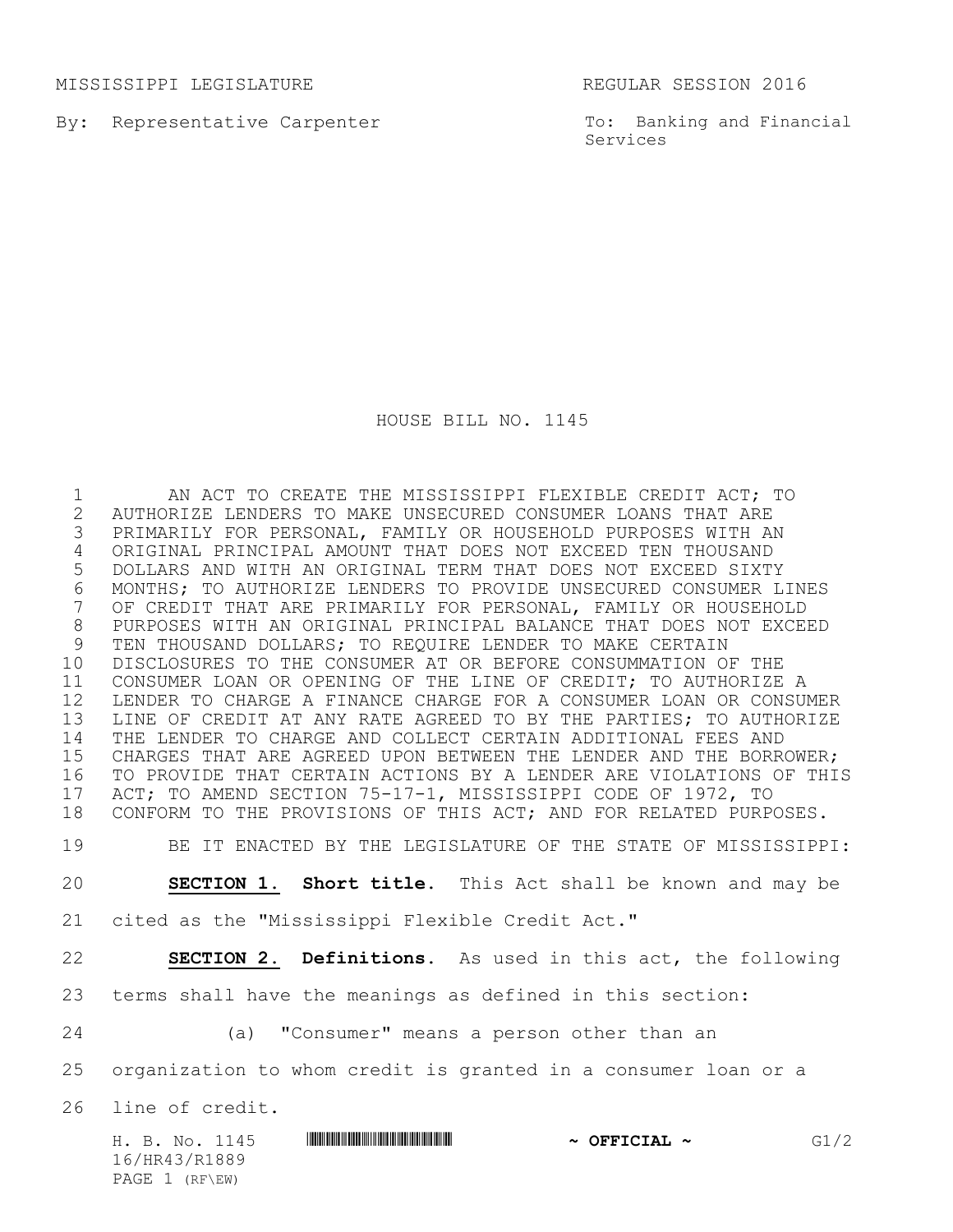(b) "Consumer loan" means an unsecured loan made in return for compensation to a consumer primarily for a personal, family or household purpose with an original principal amount that does not exceed Ten Thousand Dollars (\$10,000.00) and with an original term that does not exceed sixty (60) months. A "consumer loan" does not include: (i) a loan for a business, investment or commercial purpose, (ii) a consumer line of credit, or (iii) a payday or deferred deposit loan.

 (c) "Consumer line of credit" means an unsecured line of credit made in return for compensation to a consumer primarily for a personal, family or household purpose with an original principal balance that does not exceed Ten Thousand Dollars (\$10,000.00). A "consumer line of credit" does not include: (i) a consumer loan, (ii) a line of credit for a business, investment or commercial purpose, or (iii) a payday or deferred deposit loan.

 (d) "Lender" means a person who makes or funds a consumer loan or a line of credit.

 **SECTION 3. Disclosure requirements.** (1) The lender must make the disclosures required by this section clearly and conspicuously in writing. The lender may provide these disclosures in electronic form subject to compliance with the Electronic Signatures in Global and National Commerce Act (E-Sign Act) (15 USC Section 7001 et seq.) except that they may be provided without regard to the consumer consent requirement.

16/HR43/R1889 PAGE 2 (RF\EW)

H. B. No. 1145 **HR444 HR444 EXECUAL ~ OFFICIAL ~**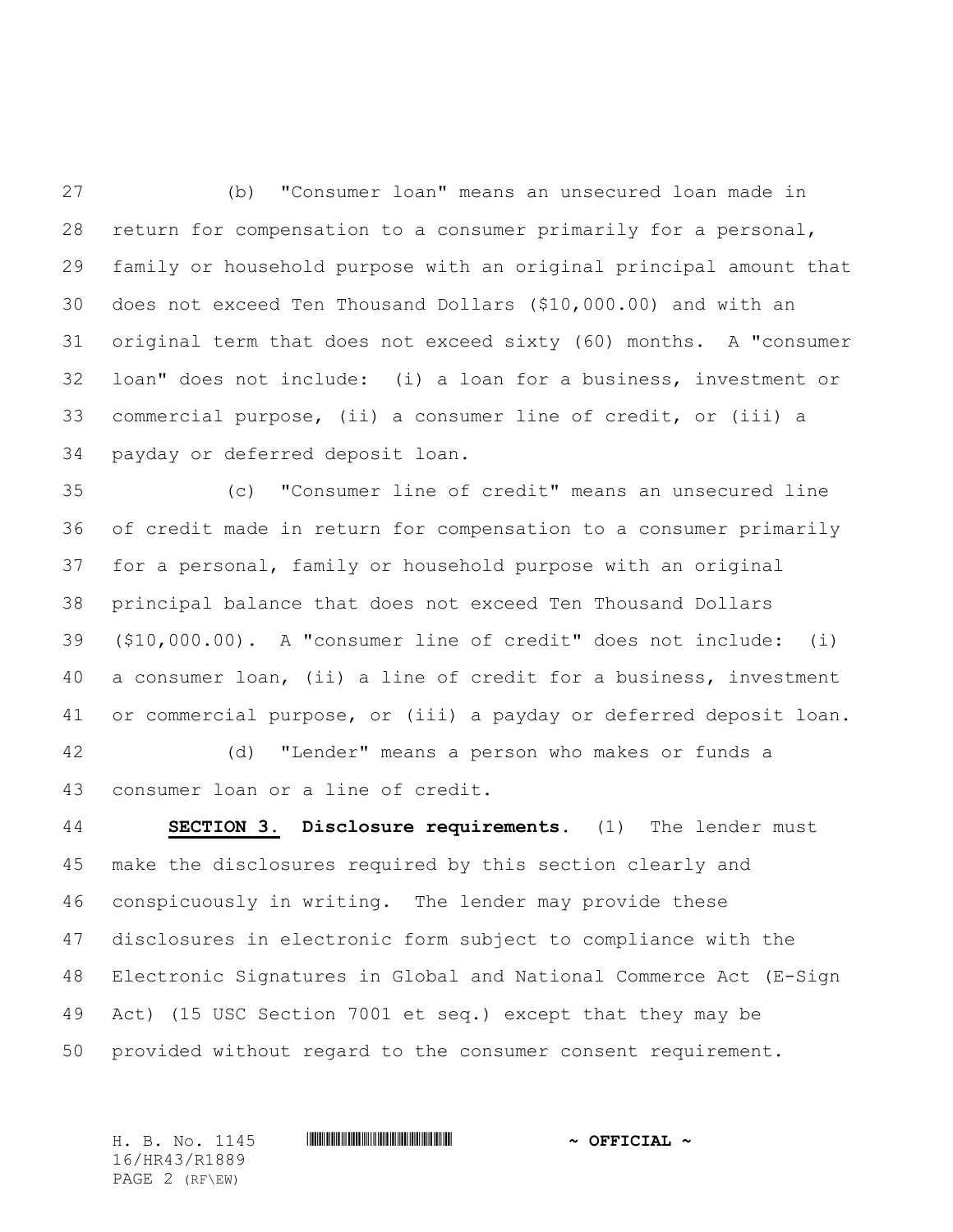The disclosures are not required to be provided on a separate sheet of paper but must be segregated from everything else. Lenders must disclose the information required by subsection (3)(a) or (3)(b) of this section.

 (2) The lender must make the disclosures at or before consummation of the consumer loan or opening of the line of credit.

(3) The lender must disclose the following:

(a) For a consumer loan:

 (i) Borrower Warning. The following or substantially similar notice in bold type and at least 12-point font: "NOTICE: A SHORT TERM LOAN SHOULD BE USED FOR SHORT-TERM FINANCIAL NEEDS ONLY, NOT AS A LONG-TERM FINANCIAL SOLUTION. CUSTOMERS WITH CREDIT DIFFICULTIES SHOULD SEEK CREDIT COUNSELING OR MEET WITH A NONPROFIT FINANCIAL COUNSELING SERVICE IN THEIR COMMUNITY."

 (ii) Loan Amount. The money the consumer will receive.

(iii) Total of Fees. The cost of your loan.

 (iv) Total Loan Amount. The loan amount plus the cost of the loan.

 (v) Due Date. The date by which the consumer must pay the total loan amount.

16/HR43/R1889 PAGE 3 (RF\EW)

H. B. No. 1145 **HR448 HR43 #HR43** HR43<sup>8</sup> **~ OFFICIAL ~**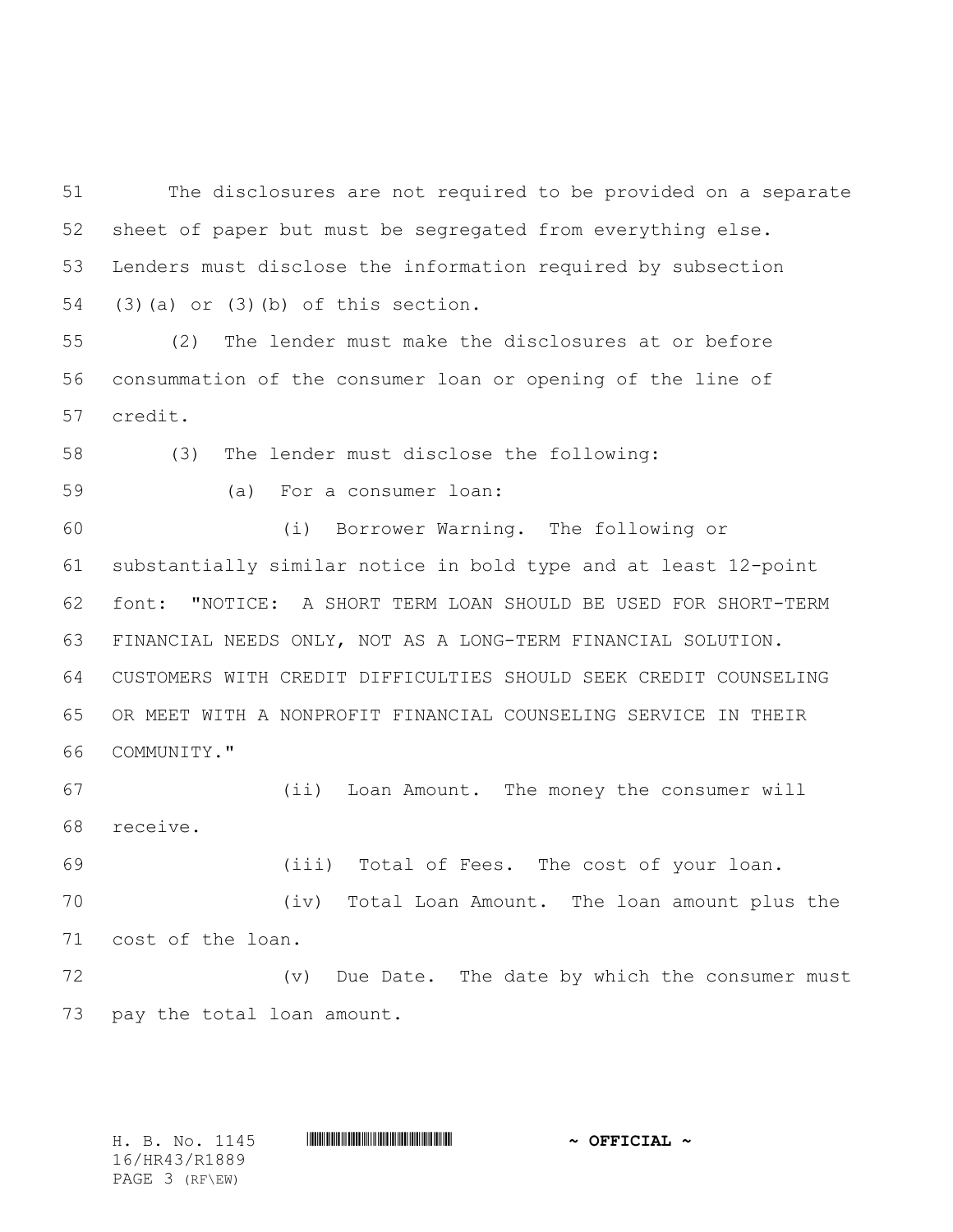(vi) Payment Amounts and Due Dates. An identification of the consumer's payment due dates and each payment due on that date.

 (vii) Additional Fees. An identification of additional fees charged on the loan and a description of the circumstances under which they will be charged.

 (viii) Borrower Rights. A description of the borrower's rights related to his or her military status, right to rescind, electronic repayment and renewals, rollovers and extensions.

84 (ix) Repayment Options. The lender must provide contact information via either a telephone number or website for the consumer to contact to discuss repayment options if the consumer cannot repay the loan with information related to locating a credit counselor.

89 (b) For a consumer line of credit:

 (i) Borrower Warning. The following or substantially similar notice in bold type and at least 12-point font: "NOTICE: CUSTOMERS WITH CREDIT DIFFICULTIES SHOULD SEEK CREDIT COUNSELING OR MEET WITH A NONPROFIT FINANCIAL COUNSELING SERVICE IN THEIR COMMUNITY."

 (ii) Line of Credit. The original line of credit. (iii) Interest Rate. The cost of your line of credit.

H. B. No. 1145 **HR444 HR444 EXECUAL ~ OFFICIAL ~** 16/HR43/R1889 PAGE 4 (RF\EW)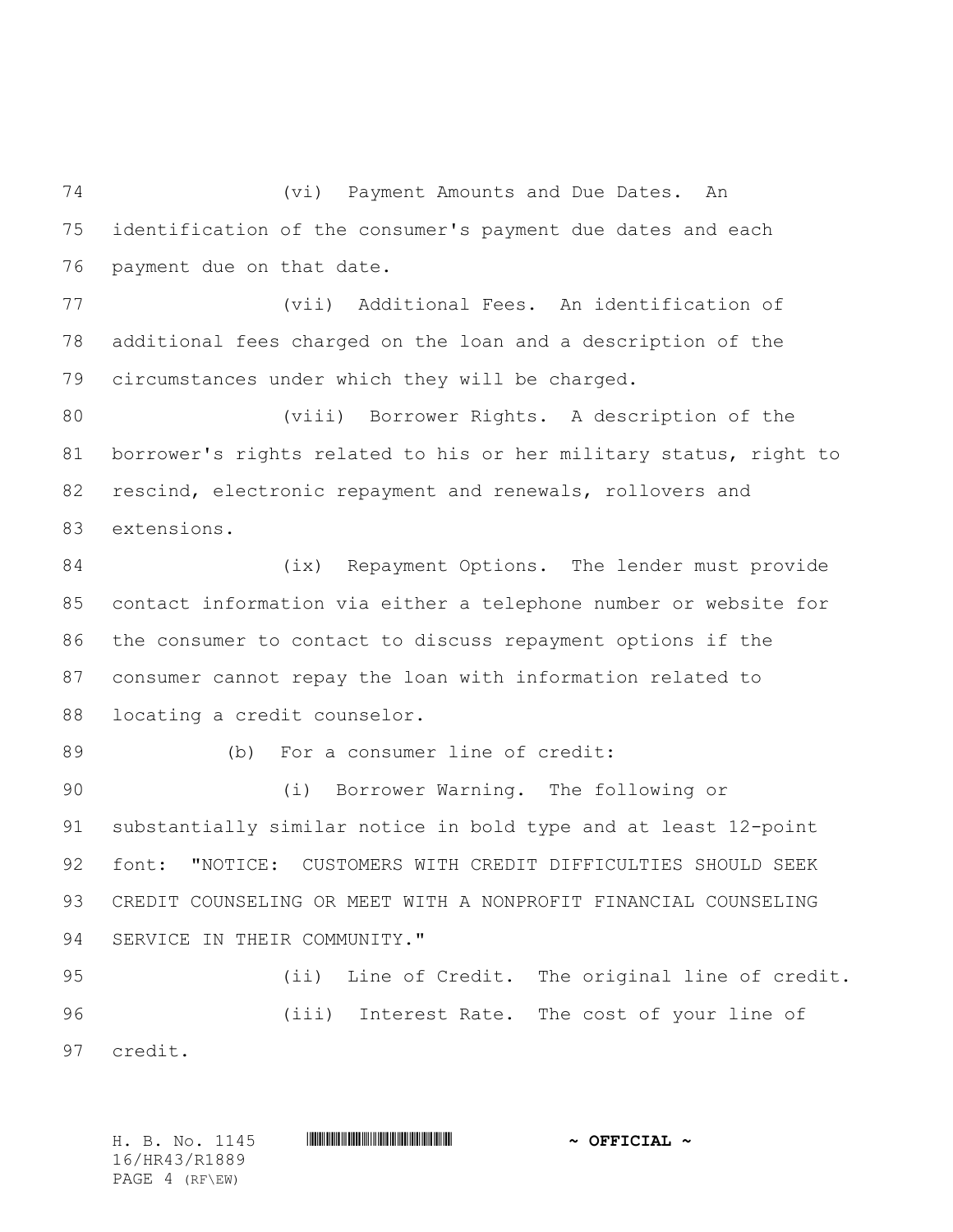(iv) Usage Fees. The cost for cash advances or other transaction-related services.

 (v) Penalty Fees. Additional fees charged for late payment, over-the-limit, or returned payment.

 (vi) Minimum Payment. The calculation for determining the minimum amount a borrower must pay per billing cycle.

 (vii) Borrower Rights. A description of the borrower's rights related to his or her military status, right to rescind, or electronic repayment.

 (viii) Repayment Options. The Lender must provide contact information via either a telephone number or website for the consumer to contact to discuss repayment options if the consumer cannot make his minimum payments with information related to locating a credit counselor.

 (3) The consumer must sign the disclosure and certify that he has received the disclosure, understands the terms of the consumer loan or line of credit and has the ability to repay the consumer loan or make the minimum payments under the line of credit.

 **SECTION 4. Finance Charges.** Notwithstanding any other statutory limitation, a lender may charge a finance charge for a consumer loan or consumer line of credit at any rate agreed to by the parties.

H. B. No. 1145 **HR444 HR444 EXECUAL ~ OFFICIAL ~** 16/HR43/R1889 PAGE 5 (RF\EW)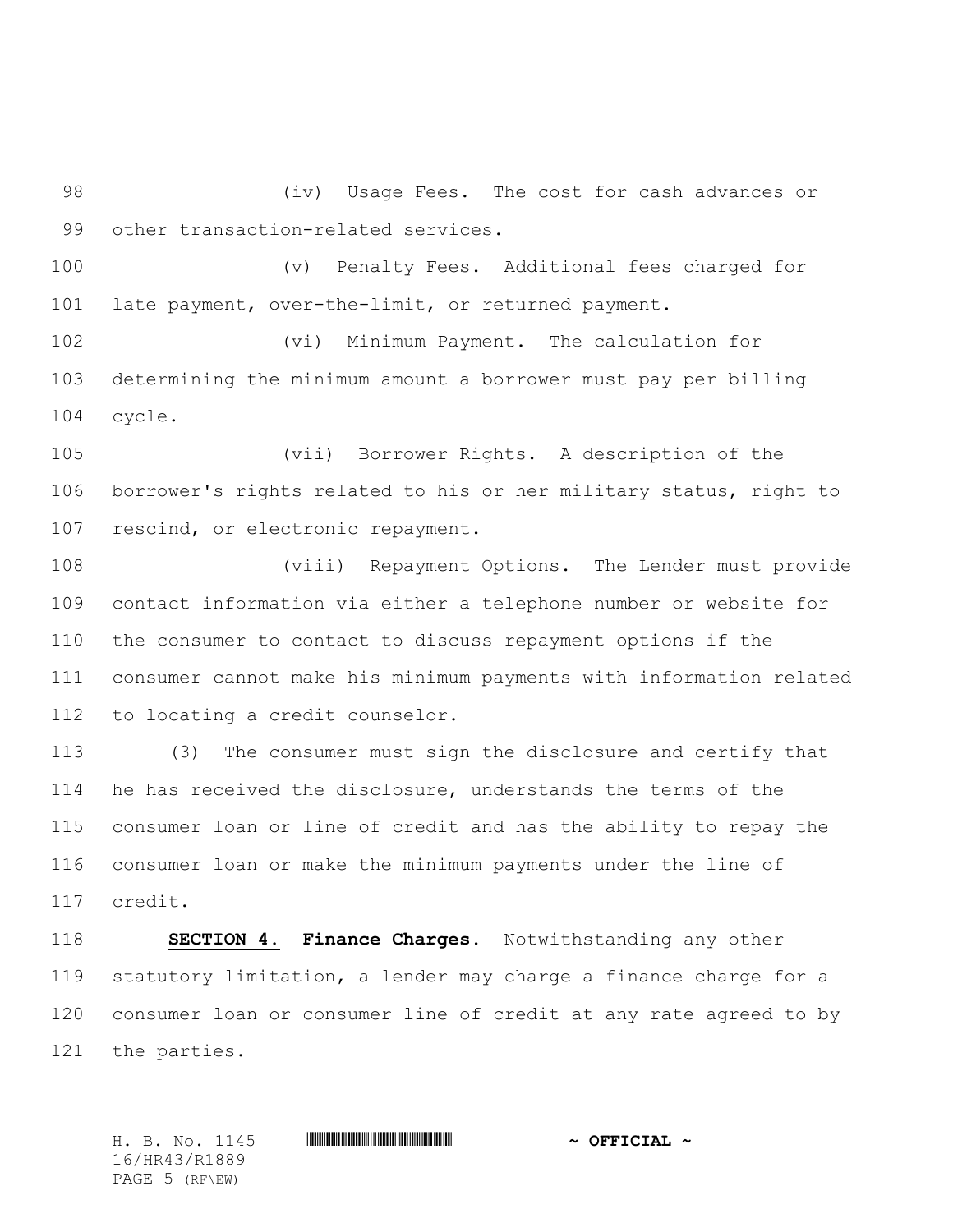**SECTION 5. Additional Charges.** (1) Besides the finance charge authorized by Section 4 of this act, the lender may charge and collect the following additional fees and charges identified in subsection (2) of this section and agreed upon between the lender and the borrower, in amounts specified in or determined under the agreement between the lender and the borrower. (2) (a) Lenders may charge the following additional fees on a consumer loan: 130 (i) A late payment or delinquency charge; 131 (ii) Returned payment charges; and 132 (iii) An origination fee. (b) Lenders may charge the following additional fees on a consumer line of credit: (i) A monthly, annual or other periodic charge or a one-time charge for the privileges or services made available to 137 the borrower under the consumer line of credit; (ii) Transaction charges for each cash advance 139 under the consumer line of credit; (iii) A minimum charge for each monthly, annual or other scheduled billing period under the plan during any portion 142 of which there is an outstanding unpaid indebtedness; (iv) Charges for exceeding a predetermined credit limit; (v) A late payment or delinquency charge; and 146 (vi) Returned payment charges.

|  |                | H. B. No. 1145 |  | $\sim$ OFFICIAL $\sim$ |
|--|----------------|----------------|--|------------------------|
|  | 16/HR43/R1889  |                |  |                        |
|  | PAGE 6 (RF\EW) |                |  |                        |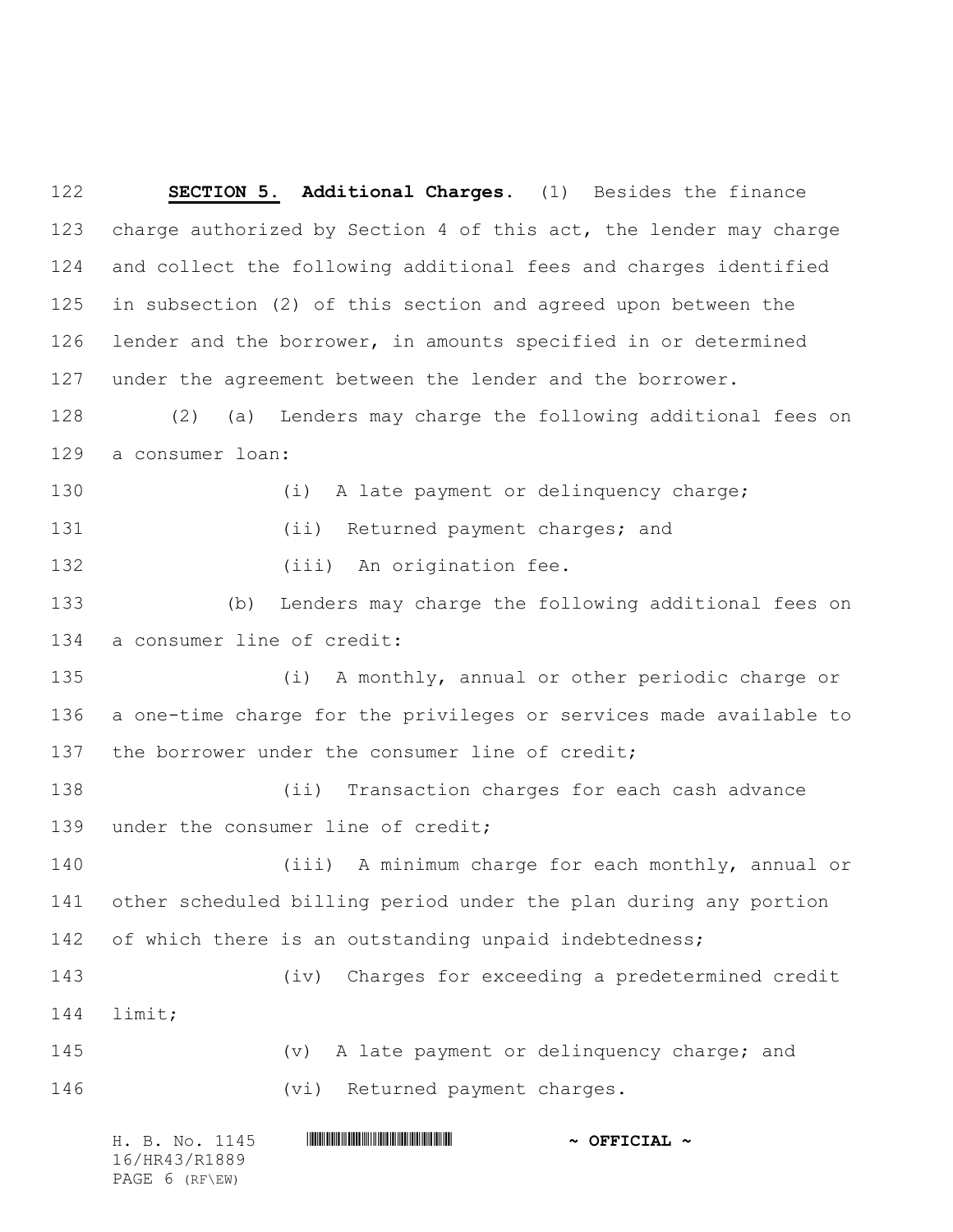**SECTION 6. Ability to Repay.** (1) A lender must not make a consumer loan or open a consumer line of credit unless the lender considers the consumer's ability to repay the consumer loan or to make the minimum payments on the consumer line of credit.

 (2) A lender is in compliance with subsection (1) of this section if, before consummation of the consumer loan or opening of the consumer line of credit, the lender obtains at least one of the following regarding the consumer seeking the consumer loan or consumer credit line:

 (a) A consumer report, as defined in 15 USC Section 1681a, from a consumer reporting agency, as defined in 15 USC Section 1681a;

 (b) Written proof or verification of income from the consumer seeking the consumer loan or the consumer line of credit; or

 (c) Prior repayment history with the lender from the records of the lender.

 **SECTION 7. Prohibited Practices.** It is a violation of this act for a lender to:

 (a) Directly or indirectly employ any scheme, device, or artifice to defraud or mislead borrowers;

 (b) Engage in any unfair or deceptive practice toward any person;

 (c) Impose a fee on the consumer for prepayment of the consumer loan or for termination of a consumer line of credit; or

H. B. No. 1145 **HR444 HR444 EXECUAL ~ OFFICIAL ~** 16/HR43/R1889 PAGE 7 (RF\EW)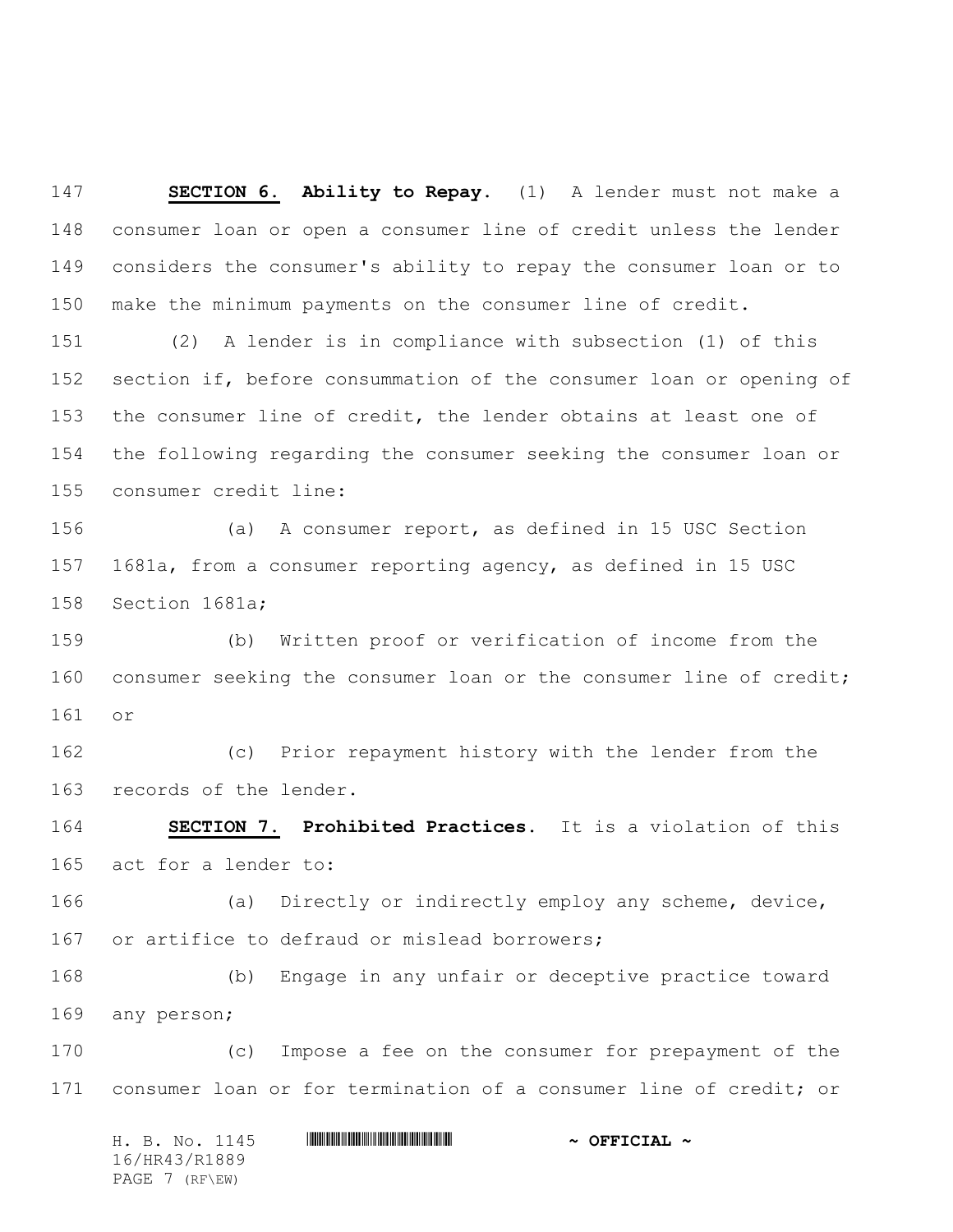(d) Make a consumer loan that contains a payment schedule that includes payments that are not substantially equal. **SECTION 8. Refinancings.** With respect to a consumer loan, the lender may, by agreement with the consumer, refinance the unpaid balance and may contract for and receive a finance charge

 based on the amount financed resulting from the refinancing at a rate not exceeding that permitted by Section 4 of this act.

 **SECTION 9. Right to Prepay Consumer Loan.** The consumer may prepay in full or in part the unpaid balance of a consumer loan at any time without penalty.

 **SECTION 10. Right to Cancel.** The consumer has the right to cancel the consumer loan or consumer line of credit without incurring any charge by 5:00 p.m. on the next business day. The consumer does not have the right to cancel a consumer line of credit after he makes his first transaction under the line of credit.

 **SECTION 11.** Section 75-17-1, Mississippi Code of 1972, is amended as follows:

 75-17-1. (1) The legal rate of interest on all notes, accounts and contracts shall be eight percent (8%) per annum, calculated according to the actuarial method, but contracts may be made, in writing, for payment of a finance charge as otherwise provided by this section or as otherwise authorized by law.

 (2) Any borrower or debtor may contract for and agree to pay a finance charge for any loan or other extension of credit made

|               |                | H. B. No. 1145 |  |  | $\sim$ OFFICIAL $\sim$ |  |  |  |
|---------------|----------------|----------------|--|--|------------------------|--|--|--|
| 16/HR43/R1889 |                |                |  |  |                        |  |  |  |
|               | PAGE 8 (RF\EW) |                |  |  |                        |  |  |  |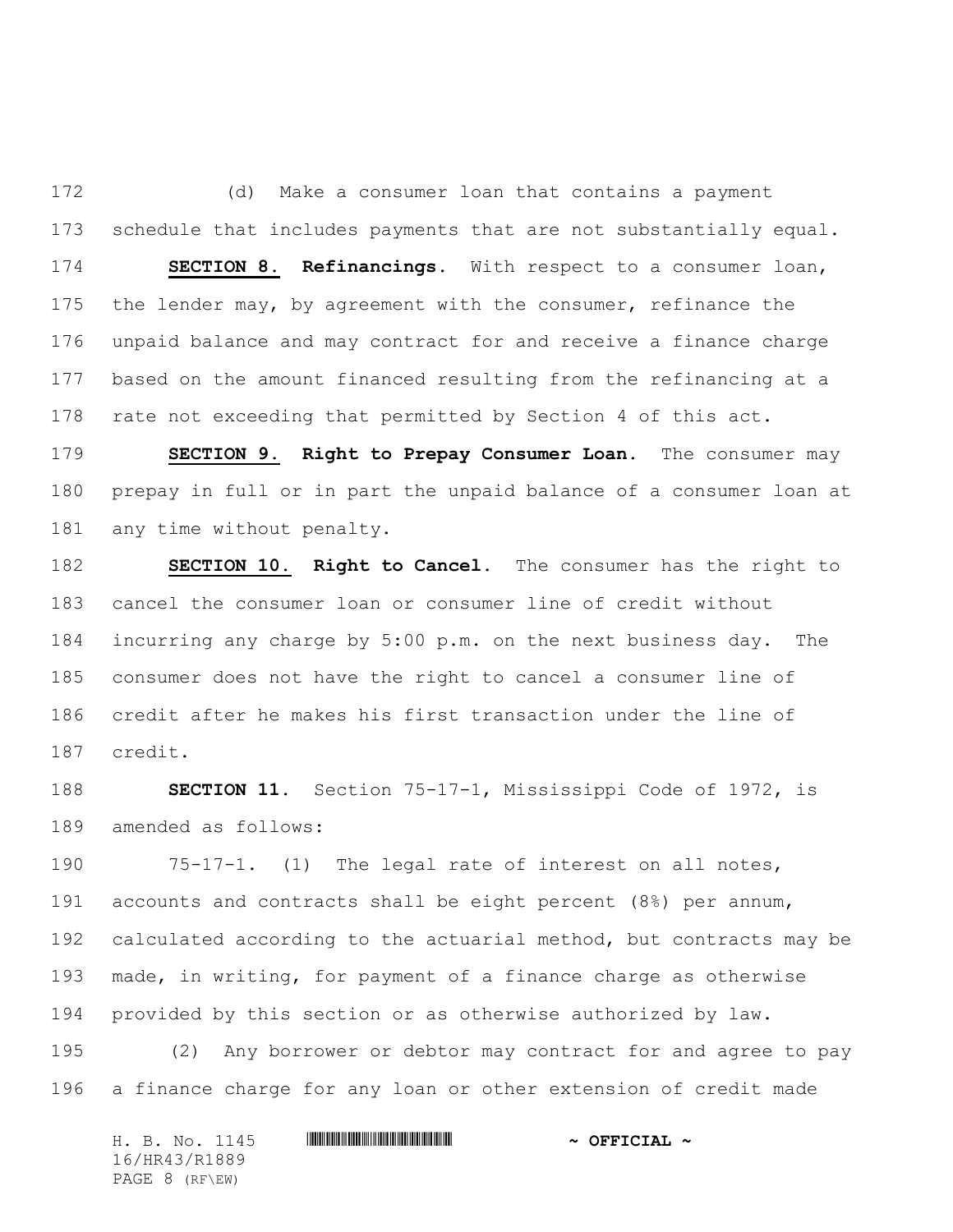directly or indirectly to a borrower or debtor which will result in a yield not to exceed the greater of ten percent (10%) per annum or five percent (5%) per annum above the discount rate, excluding any surcharge thereon, on ninety-day commercial paper in effect at the Federal Reserve bank in the Federal Reserve district where the lender is located, each calculated according to the actuarial method. The rate of finance charge authorized under this subsection (2) shall be known as the "contract rate."

 (3) Notwithstanding the foregoing and any other provision of law to the contrary, any partnership, joint venture, religious society, unincorporated association, or domestic or foreign corporation, whether organized for profit or nonprofit, may contract for and agree to pay a finance charge which will result in a yield not to exceed the greater of fifteen percent (15%) per annum or five percent (5%) per annum above the discount rate, excluding any surcharge thereon, on ninety-day commercial paper in effect at the Federal Reserve bank in the Federal Reserve district where the lender is located, each calculated according to the actuarial method, on any contract, loan, extension of credit or other obligation under which the principal balance to be repaid shall originally exceed Two Thousand Five Hundred Dollars (\$2,500.00), or on any series of advances of money pursuant to a contract if the aggregate of sums advanced or originally proposed to be advanced shall exceed Two Thousand Five Hundred Dollars (\$2,500.00); and as to any such agreement, the claim or defense of

H. B. No. 1145 **HR448 EXECUTAL ~ OFFICIAL ~** 16/HR43/R1889 PAGE 9 (RF\EW)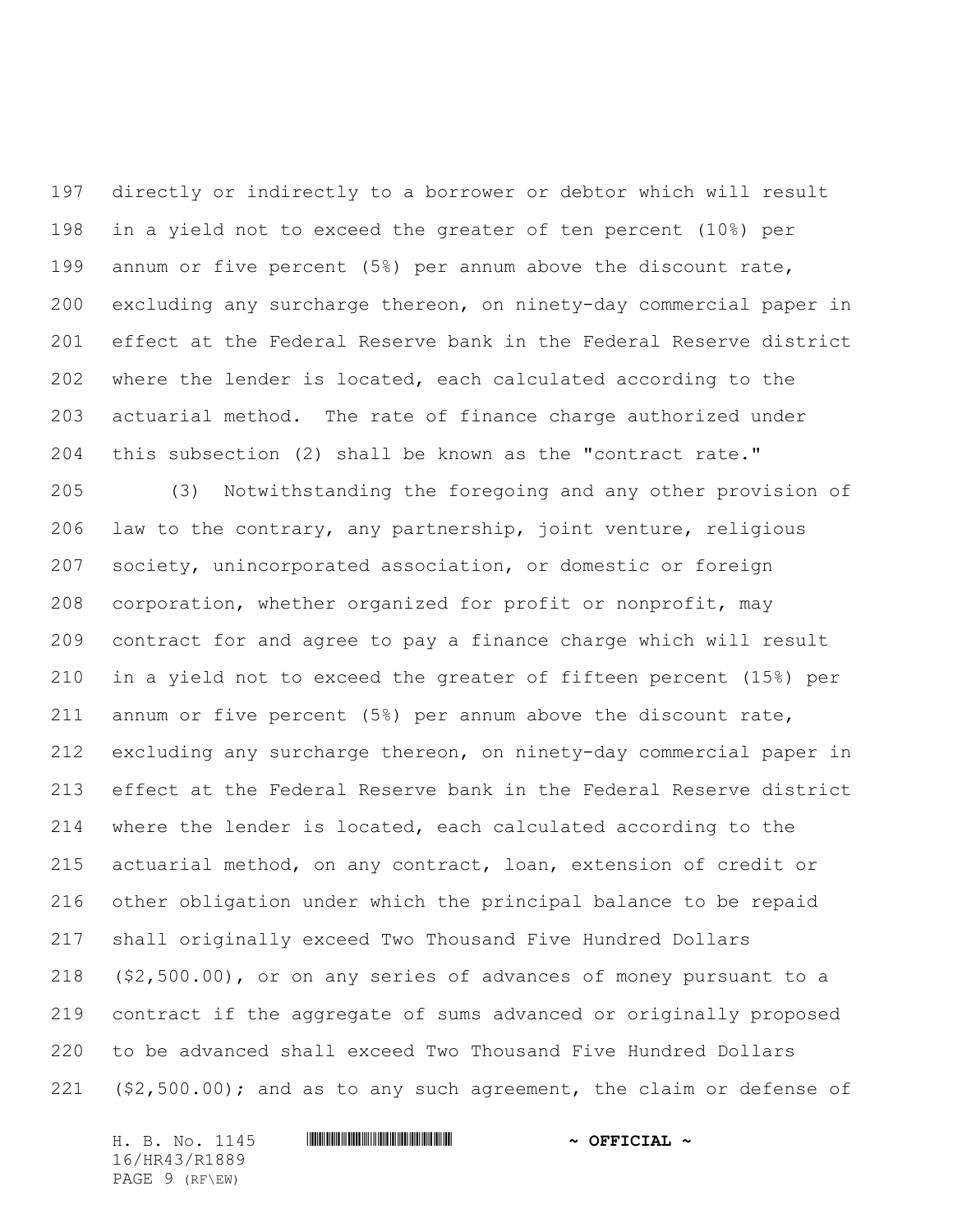usury by such partnership, joint venture, religious society, unincorporated association, or corporation, or their successors, guarantors, assigns or anyone on their behalf is prohibited.

 (4) Notwithstanding the foregoing and any other provision of law to the contrary, any borrower or debtor may contract for and agree to pay a finance charge which will result in a yield not to exceed the greater of ten percent (10%) per annum or five percent (5%) per annum above the index of market yields of the Monthly Twenty-Year Constant Maturity Index of Long-Term United States Government Bond Yields, as compiled by the United States Treasury Department, each calculated according to the actuarial method, on any loan, mortgage or advance which is secured by a lien on residential real property or by a lien on stock in a residential cooperative housing corporation where the loan, mortgage or advance is used to finance the acquisition of such stock. The term "residential real property," as used in this subsection, means real estate upon which there is located or to be located a structure or structures designed in whole or in part for residential use, or which comprises or includes one or more apartments, condominium units or other dwelling units.

 (5) Notwithstanding the foregoing and any other provision of law to the contrary, except as otherwise provided in Section 4 of this act, any borrower or debtor may contract for and agree to pay and any lender or extender of credit may contract for and receive any finance charge agreed to in writing by the parties,

H. B. No. 1145 **HR448 ENGLES FRAGE ASSESSED ASSESSED A** 16/HR43/R1889 PAGE 10 (RF\EW)